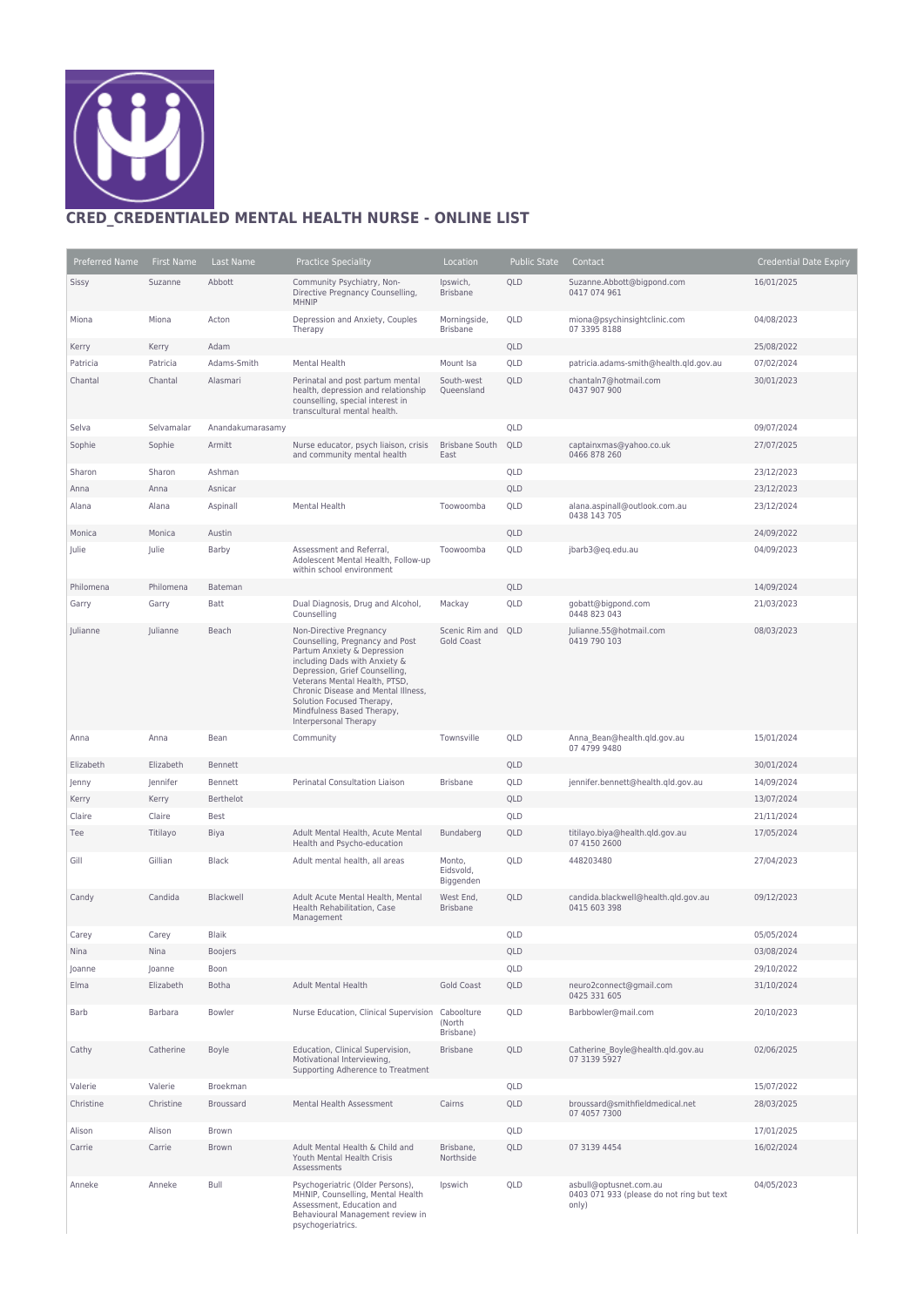| Preferred Name        | First Name     | Last Name             | <b>Practice Speciality</b>                                                                                                                                                                                                          | Location                                             | <b>Public State</b> | Contact                                            | <b>Credential Date Expiry</b> |
|-----------------------|----------------|-----------------------|-------------------------------------------------------------------------------------------------------------------------------------------------------------------------------------------------------------------------------------|------------------------------------------------------|---------------------|----------------------------------------------------|-------------------------------|
| Jeff                  | Jeffrey        | <b>Bullock</b>        |                                                                                                                                                                                                                                     |                                                      | QLD                 |                                                    | 09/10/2023                    |
| Lucinda               | Lucinda        | Burton                |                                                                                                                                                                                                                                     |                                                      | QLD                 |                                                    | 22/08/2022                    |
| Sharon                | Sharon         | <b>Butler</b>         |                                                                                                                                                                                                                                     |                                                      | QLD                 |                                                    | 30/05/2024                    |
| Louise                | Louise         | Calvert               |                                                                                                                                                                                                                                     |                                                      | QLD                 |                                                    | 02/06/2023                    |
| Anthony               | Anthony        | Carr                  | Consultation Liaison Psychiatry                                                                                                                                                                                                     | <b>Brisbane</b>                                      | QLD                 | anthony.carr@health.qld.gov.au                     | 03/07/2022                    |
| Georgina              | Georgina       | Carter                |                                                                                                                                                                                                                                     | Metro North<br>Hospital and<br><b>Health Service</b> | QLD                 |                                                    | 15/06/2024                    |
| Alex                  | Alexander      | Chadwick              |                                                                                                                                                                                                                                     |                                                      | QLD                 |                                                    | 28/01/2025                    |
| Wendy                 | Wendy          | Charlesworth          |                                                                                                                                                                                                                                     |                                                      | QLD                 |                                                    | 13/05/2025                    |
| Rhoda                 | Rhoda          | Chifadza              |                                                                                                                                                                                                                                     |                                                      | QLD                 |                                                    | 12/10/2023                    |
| Tawanda               | Tawanda        | Chipangura            |                                                                                                                                                                                                                                     |                                                      | QLD                 |                                                    | 12/07/2022                    |
| Jennifer              | Jennifer       | Clairfayt             | Trauma- informed<br>PsychotherapyMindfulness-based<br>psychological practice and<br>Meditation InstructorHypnotherapy                                                                                                               | <b>Gold Coast</b>                                    | QLD                 | clairfay@bigpond.net.au<br>407415690               | 20/11/2023                    |
| Sam                   | Samantha       | Clark                 | Mental health and alcohol and other<br>drugs (dual diagnosis)                                                                                                                                                                       | Northern<br>Territory                                | QLD                 |                                                    | 11/08/2023                    |
| June                  | June           | Cook                  |                                                                                                                                                                                                                                     |                                                      | QLD                 |                                                    | 15/07/2024                    |
| Judi                  | Judith         | Cooper                |                                                                                                                                                                                                                                     |                                                      | QLD                 |                                                    | 03/08/2023                    |
| Naomi                 | Naomi          | Cooper                |                                                                                                                                                                                                                                     |                                                      | QLD                 |                                                    | 25/03/2023                    |
| Dianne                | Dianne         | Corbett               | <b>Extended Treatment and</b><br>Rehabilitation, Adult Mental Health,<br>Older Persons Mental Health, Case<br>Management                                                                                                            | Toowoomba                                            | QLD                 | dfconsultant@gmail.com                             | 28/11/2022                    |
| Andrea                | Andrea         | Corney                |                                                                                                                                                                                                                                     |                                                      | QLD                 |                                                    | 18/08/2023                    |
| Ane-Katrina           | Ane-Katrina    | Cox                   | Assessment Therapy Treatment                                                                                                                                                                                                        | Oakey,<br>Toowoomba                                  | QLD                 | 0419 769 309<br>anekatcox@qmail.com                | 17/10/2022                    |
| Susan                 | Susan          | Cramb                 | Trauma Informed Care, A.C.T,<br>Substance Misuse, Working with<br>Australia'???s First Peoples, Bush<br><b>Adventure Therapist</b>                                                                                                  | <b>Brisbane</b><br>(Northside)                       | QLD                 | susancramb@gmail.com<br>0433 332 690               | 01/06/2024                    |
| Lee-Anne              | Lee-Anne       | Crossfield            |                                                                                                                                                                                                                                     |                                                      | QLD                 |                                                    | 27/11/2023                    |
| Lisa Maree            | Lisa           | Cunningham            | Complex PTSD, Trauma, Grief and<br>Loss, Relationship Counselling.<br>Adjustment disorders, Depression,<br>Anxiety, Refugee and Immigration<br>Counselling, Pre - Post partum<br>depression.                                        | Brisbane,<br>Townsville,<br>Rural &<br>Remote        | QLD                 | Drlmc71@gmail.com                                  | 01/07/2024                    |
| Julie                 | Julie          | Currie                | Trauma & Suicide Prevention                                                                                                                                                                                                         | Hervey Bay                                           | QLD                 | jtaylorcrrie1@hotmail.com<br>0405 646 787          | 16/04/2025                    |
| Madonna               | Madonna        | Cuskelly              | Non-Directive Pregnancy<br>Counselling, MHNIP                                                                                                                                                                                       |                                                      | QLD                 |                                                    | 25/08/2024                    |
| Mandy                 | Amanda         | Daniel                |                                                                                                                                                                                                                                     |                                                      | QLD                 |                                                    | 17/07/2023                    |
| Nathan                | Nathan         | Dart                  |                                                                                                                                                                                                                                     |                                                      | QLD                 |                                                    | 24/12/2023                    |
| Angela                | Angela         | Davies                |                                                                                                                                                                                                                                     |                                                      | QLD                 |                                                    | 07/12/2023                    |
| Chris                 | Chris          | Dawber                |                                                                                                                                                                                                                                     |                                                      | QLD                 |                                                    | 05/07/2023                    |
| Rhonda                | Rhonda         | Dawson                |                                                                                                                                                                                                                                     |                                                      | QLD                 |                                                    | 09/08/2024                    |
| Pam                   | Pamela         | Day                   | Child, Youth and Family, Non-<br>Directive Pregnancy Counselling.<br>Mindfulness, Meditation, Drumming<br>and Body Percussion, Anxiety and<br>Stress Management, Counselling.<br>Adults, Therapeutic and Social<br>Groups. Training | Gold Coast                                           | QLD                 | pam@helpingelftraining.com.au<br>0459 595 618      | 17/02/2025                    |
| Fraser                | Fraser         | de Groot              | Mood Disorders                                                                                                                                                                                                                      | Townsville                                           | QLD                 | 0417 615 672 07 4725 6060                          | 17/03/2023                    |
| Amanda                | Amanda         | De Lacy               |                                                                                                                                                                                                                                     |                                                      | QLD                 |                                                    | 17/09/2022                    |
| Jill                  | Patricia       | De Vries              |                                                                                                                                                                                                                                     |                                                      | QLD                 |                                                    | 30/11/2024                    |
| Keighley              | Keighley       | Dean                  |                                                                                                                                                                                                                                     |                                                      | QLD                 |                                                    | 19/02/2023                    |
| Stacey                | Stacey         | Deaville              | Consultation Liaison Psychiatry                                                                                                                                                                                                     | Herston                                              | QLD                 | 07 3646 8111                                       | 13/12/2022                    |
| <b>Brent</b><br>Leisa | Brent<br>Leisa | Dixon<br>Dodt-Densley |                                                                                                                                                                                                                                     |                                                      | QLD<br>QLD          |                                                    | 29/04/2024<br>11/07/2023      |
| Kirsty                | Kirsty         | Doonan                |                                                                                                                                                                                                                                     |                                                      | QLD                 |                                                    | 20/10/2022                    |
| Natalie               | Natalie        | Douglas               |                                                                                                                                                                                                                                     |                                                      | QLD                 |                                                    | 16/01/2023                    |
| Sharene               | Sharene        | Duncan                | Community Adult Mental Health,                                                                                                                                                                                                      | Strathpine, Mt                                       | QLD                 | 0405 173 086                                       | 28/03/2025                    |
| Masimba               | Masimba        | Dune                  | Equine Assisted Therapist, Perinatal                                                                                                                                                                                                | Mee                                                  | QLD                 | 3817 6400                                          | 05/02/2024                    |
| Letwin                | Letwin         | Dune                  |                                                                                                                                                                                                                                     |                                                      | QLD                 |                                                    | 18/12/2023                    |
| Raylene               | Raylene        | Dunlevey              | Mental Health Assessment, Aged<br>Counselling, Relationship and Grief,<br>Child and Youth, Personality<br>Disorder, Management Mental<br>Illness, MHNIP                                                                             | Townsville                                           | QLD                 | Raylene Dunlevey@health.qld.gov.au<br>0447 193 564 | 25/08/2022                    |
| Megan                 | Megan          | Dutton                | <b>MHNIP</b>                                                                                                                                                                                                                        |                                                      | QLD                 |                                                    | 16/11/2024                    |
| Terence               | Terence        | Dwyer                 | <b>EMDR Therapy</b>                                                                                                                                                                                                                 | Mackay                                               | QLD                 | emdrtherapy4u@gmail.com<br>0499 245 409            | 19/11/2024                    |
| Lorraine              | Lorraine       | Dyke                  | Mental Health/CBT Psychotherapist                                                                                                                                                                                                   | Townsville                                           | QLD                 | Idd123@hotmail.co.uk<br>0405 386 102               | 28/04/2025                    |
| Michelle              | Michelle       | Eastwell              | Adult Community Mental Health,<br>CBT                                                                                                                                                                                               | Mackay                                               | QLD                 | meastwell@mackaydgp.com.au                         | 19/09/2024                    |
| Thelma                | Thelma         | Eather                |                                                                                                                                                                                                                                     |                                                      | QLD                 |                                                    | 03/03/2024                    |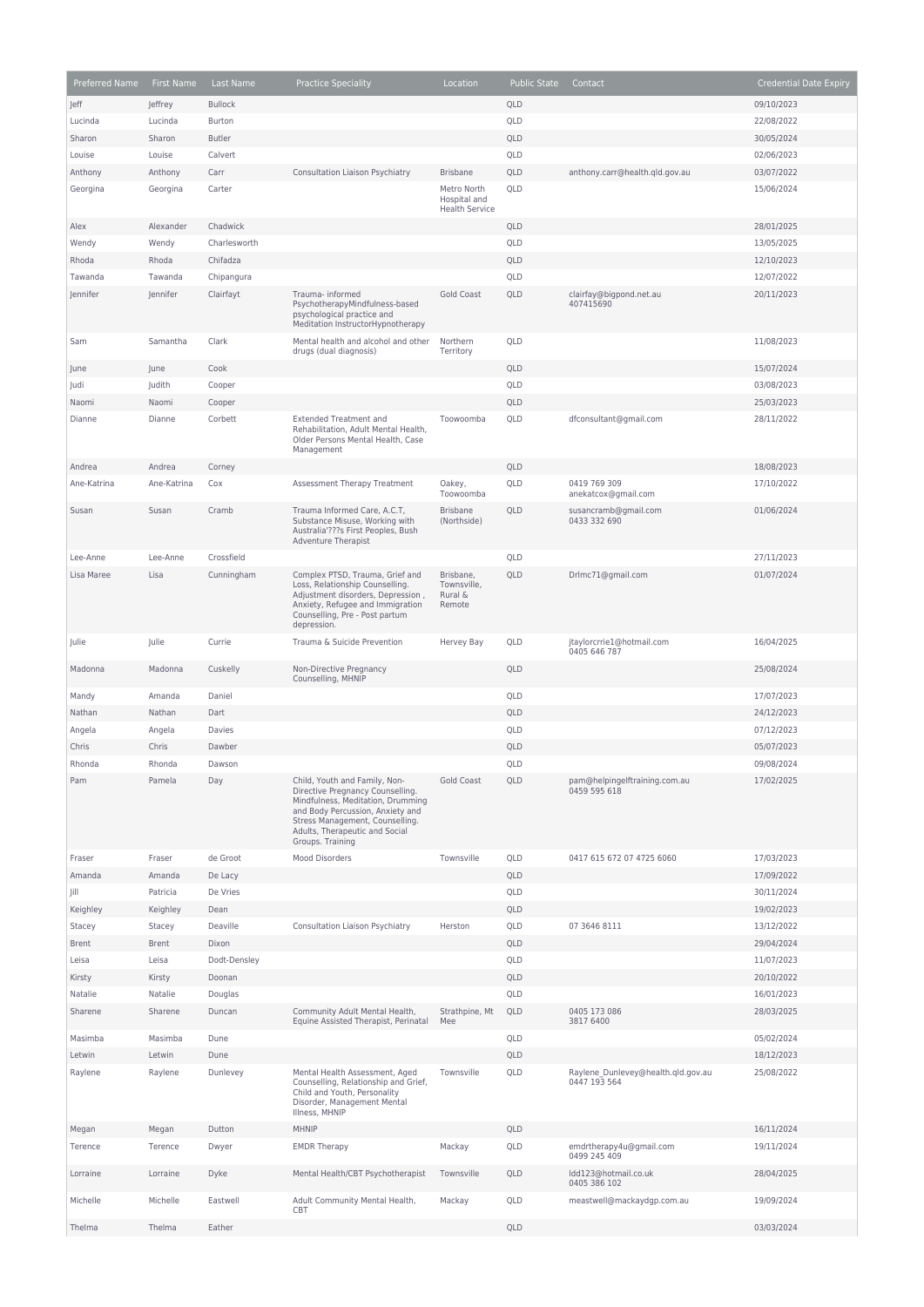| Preferred Name | <b>First Name</b> | Last Name    | <b>Practice Speciality</b>                                                                                                                                                                                                           | Location                                                      | <b>Public State</b> | Contact                                                                      | <b>Credential Date Expiry</b> |
|----------------|-------------------|--------------|--------------------------------------------------------------------------------------------------------------------------------------------------------------------------------------------------------------------------------------|---------------------------------------------------------------|---------------------|------------------------------------------------------------------------------|-------------------------------|
| Helena         | Helena            | Elias        |                                                                                                                                                                                                                                      |                                                               | QLD                 |                                                                              | 31/08/2023                    |
| Irene          | Irene             | Ellem        |                                                                                                                                                                                                                                      |                                                               | QLD                 |                                                                              | 21/09/2023                    |
| Leanne         | Leanne            | Ellis        |                                                                                                                                                                                                                                      |                                                               | QLD                 |                                                                              | 01/08/2023                    |
| Toni           | Toni              | Enright      |                                                                                                                                                                                                                                      |                                                               | QLD                 |                                                                              | 28/08/2022                    |
| Sarah          | Sarah             | Felton       | Adult Mental Health                                                                                                                                                                                                                  | Metro North<br>Mental Health -<br>Redcliffe and<br>Caboolture | QLD                 | sarah.felton@health.qld.gov.au<br>07 3897 6493                               | 26/10/2024                    |
| Sasha          | Sasha             | Fenger       | <b>Adult Mental Health</b>                                                                                                                                                                                                           | Nambour                                                       | QLD                 | sasha-benno@live.com.au 07 5476 4761                                         | 20/01/2024                    |
| Benno          | Benno             | Fenger       | Adult Mental Health                                                                                                                                                                                                                  | Nambour                                                       | QLD                 | benno.fenger@outlook.com                                                     | 29/01/2023                    |
| Nicki          | Nicola            | Filauer      |                                                                                                                                                                                                                                      |                                                               | QLD                 | 5635 6392                                                                    | 26/09/2024                    |
| Anne Marie     | Anne Marie        | Forrest      |                                                                                                                                                                                                                                      | Gold Coast                                                    | QLD                 | annemarie.forrest@health.qld.gov.au                                          | 24/11/2022                    |
| Lynn           | Lynn              | Fricker      |                                                                                                                                                                                                                                      |                                                               | QLD                 |                                                                              | 17/05/2025                    |
| Liza           | Liza              | Gallen       |                                                                                                                                                                                                                                      |                                                               | QLD                 |                                                                              | 30/03/2023                    |
| Clare          | Clare             | Gamble       |                                                                                                                                                                                                                                      | Mount Gravatt                                                 | QLD                 | 07 3121 1470                                                                 | 08/11/2023                    |
| Jeannine       | Jeannine          | Garbutt      |                                                                                                                                                                                                                                      |                                                               | QLD                 |                                                                              | 19/10/2023                    |
| Debbie         | Debbie            | Garrett      | Child & Adolescent Mental Health,<br>Adult Mental Health, Acceptance &<br>CommitmentTherapy,<br>Psychotherapy and Counselling,<br>Non-Directive Pregnancy<br>Counselling, MHNIP                                                      | Roma                                                          | QLD                 | dgarrett@tpg.co.au<br>0427 179 083                                           | 20/01/2025                    |
| Janette        | Janette           | Garvey       |                                                                                                                                                                                                                                      |                                                               | QLD                 |                                                                              | 04/02/2025                    |
| Jane           | Jane              | Gath         |                                                                                                                                                                                                                                      |                                                               | QLD                 |                                                                              | 24/08/2024                    |
| Mark           | Mark              | Gerrard      |                                                                                                                                                                                                                                      |                                                               | QLD                 |                                                                              | 22/08/2024                    |
| Lynda          | Lynda             | Gibbard      |                                                                                                                                                                                                                                      |                                                               | QLD                 |                                                                              | 28/04/2024                    |
| Kate           | Katie             | Giles        | Child & Youth Mental Health                                                                                                                                                                                                          | <b>Brisbane</b>                                               | QLD                 | 0406 112 387<br>kategiles@outlook.com                                        | 27/07/2024                    |
| Mark           | Mark              | Goddard      |                                                                                                                                                                                                                                      | Toowoomba                                                     | QLD                 | mark@rhealth.com.au                                                          | 23/04/2024                    |
| Nicole         | Nicole            | Gorden       |                                                                                                                                                                                                                                      |                                                               | QLD                 |                                                                              | 27/11/2024                    |
| Nicole         | Nicole            | Graham       | Adult Mental Health, Rehabilitation,<br>Mental Health Nursing Education<br>and Clinical Facilitation. Recovery<br>Model and solution focused inpatient<br>and community case management,<br>Authorised Mental Health<br>Practitioner | Gold Coast                                                    | QLD                 | 0405 226 307<br>ndstay@bigpond.com                                           | 28/07/2024                    |
| Nancy          | Nancy             | Granata      | Adult Mental Health, Cross Cultural<br>Issues/Diversity in Mental Health                                                                                                                                                             | Gold Coast                                                    | QLD                 | Nancy_Granata@health.qld.gov.au                                              | 22/11/2024                    |
| Dot            | Dorothy           | Green        | Private practice, Mental Health<br>recovery support.                                                                                                                                                                                 | Burpengary<br>East, North<br><b>Brisbane</b>                  | QLD                 | greendorothy290@gmail.com<br>0431 961 702                                    | 24/05/2024                    |
| Vicki          | Vicki             | Green        |                                                                                                                                                                                                                                      |                                                               | QLD                 |                                                                              | 28/02/2024                    |
| Georgina       | Georgina          | Guardascione |                                                                                                                                                                                                                                      | RBWH Brisbane QLD                                             |                     | Gina Guardascione<br>0466 249 660<br>georgina.guardascione@health.qld.gov.au | 30/08/2022                    |
| Ros            | Rosalinda         | Guerrero     |                                                                                                                                                                                                                                      |                                                               | QLD                 |                                                                              | 30/07/2023                    |
| Jennifer       | Jennifer          | Guillard     | Community Mental (Case                                                                                                                                                                                                               | Townsville                                                    | QLD                 | jennifer.guillard1@gmail.com                                                 | 16/01/2024                    |
|                |                   |              | Management) and Consultation and<br>Liaison Psychiatry                                                                                                                                                                               |                                                               |                     | 0428 603 801                                                                 |                               |
| Stanley        | Stanley           | Gumiremete   | Forensic Mental Health - Medium<br>and Low Secure, Older Persons<br>Mental Health, Emergency<br>Psychiatry, Acute Care, Early<br>Intervention in Psychosis, Clinical<br>Supervisor, Preceptorship                                    | <b>Brisbane</b>                                               | QLD                 | sgurmir@yahoo.co.uk                                                          | 05/10/2023                    |
| Shamiso        | Shamiso           | Gushure      |                                                                                                                                                                                                                                      |                                                               | QLD                 |                                                                              | 09/10/2023                    |
| Stephen        | Stephen           | Haines       | Community case management,<br>supervision                                                                                                                                                                                            | Sunshine<br>Coast, QLD                                        | QLD                 | steve@scmhns.com.au<br>421007956                                             | 16/03/2025                    |
| Katie          | Catherine         | Hangan       | Assessment & Acute Care, Non-<br>Directive Pregnancy Counselling                                                                                                                                                                     | Toowoomba                                                     | QLD                 | Katie Hangan<br>Catherine Hangan@health.qld.gov.au                           | 06/09/2022                    |
| Sue            | Sue               | Hanger       | Community mental health                                                                                                                                                                                                              | <b>Brisbane North</b>                                         | QLD                 | suecmhn@gmail.com                                                            | 10/03/2024                    |
| Warren         | Warren            | Harlow       |                                                                                                                                                                                                                                      |                                                               | QLD                 |                                                                              | 18/10/2022                    |
| Michelle       | Michelle          | Harper       |                                                                                                                                                                                                                                      |                                                               | QLD                 |                                                                              | 20/08/2022                    |
| Simone         | Simone            | Harvey       | Perinatal Mental Health (Nurse<br>Practitioner Perinatal Mental Health)                                                                                                                                                              | Logan Well<br><b>Being Team</b>                               | QLD                 | simone.harvey@health.qld.gov.au<br>07 3089 27360431 917 541                  | 15/01/2025                    |
| Kobie          | Kobie             | Hatch        | Education, Clinical Supervision                                                                                                                                                                                                      | <b>Brisbane</b>                                               | QLD                 | kobie.hatch@health.qld.gov.au                                                | 08/12/2023                    |
| Scott          | Scott             | Haworth      | Mental Health                                                                                                                                                                                                                        | Caboolture                                                    | QLD                 | scott.haworth@health.qld.gov.au                                              | 06/05/2024                    |
|                |                   |              |                                                                                                                                                                                                                                      |                                                               |                     | 07 5316 5665                                                                 |                               |
| Dee            | Deniece           | Haworth      | Adult Mental Health, Older adults,<br>Assessment and referrals, Dual<br>diagnosis case management                                                                                                                                    | Charmside                                                     | QLD                 | denisekoch1@gmail.com                                                        | 17/08/2023                    |
| Janet          | Janet             | Hayes        |                                                                                                                                                                                                                                      |                                                               | QLD                 |                                                                              | 28/10/2022                    |
| Joanne         | Joanne            | Hayes        |                                                                                                                                                                                                                                      |                                                               | QLD                 |                                                                              | 27/08/2024                    |
| Janet          | Janet             | Healey       |                                                                                                                                                                                                                                      |                                                               | QLD                 |                                                                              | 16/07/2024                    |
| <b>Brigid</b>  | <b>Brigid</b>     | Healy        |                                                                                                                                                                                                                                      |                                                               | QLD                 |                                                                              | 14/11/2022                    |
| Deb            | Deborah           | Hediger      |                                                                                                                                                                                                                                      |                                                               | QLD                 |                                                                              | 17/11/2023                    |
| Gillian        | Gillian           | Hickey       |                                                                                                                                                                                                                                      |                                                               | QLD                 |                                                                              | 26/08/2022                    |
| Erica          | Erica             | Holder       |                                                                                                                                                                                                                                      |                                                               | QLD                 |                                                                              | 26/05/2025                    |
| Clare          | Clare             | Holmes       |                                                                                                                                                                                                                                      |                                                               | QLD                 |                                                                              | 18/12/2022                    |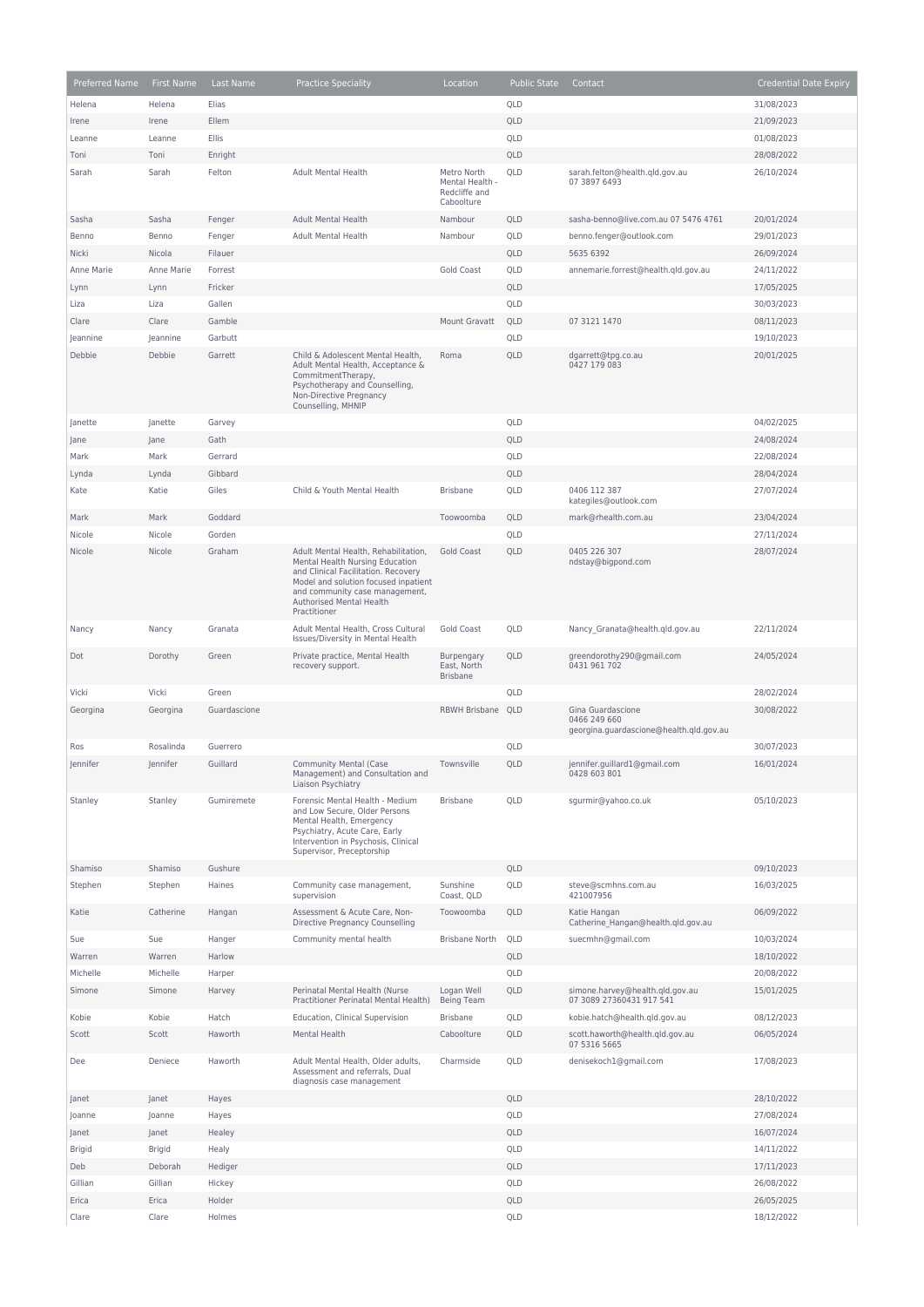| Preferred Name | First Name  | Last Name       | <b>Practice Speciality</b>                                                                                                                                                                                                                                                                             | Location                                   | <b>Public State</b> | Contact                                                       | <b>Credential Date Expiry</b> |
|----------------|-------------|-----------------|--------------------------------------------------------------------------------------------------------------------------------------------------------------------------------------------------------------------------------------------------------------------------------------------------------|--------------------------------------------|---------------------|---------------------------------------------------------------|-------------------------------|
| Thea           | Thea        | Hopkinson       |                                                                                                                                                                                                                                                                                                        |                                            | QLD                 |                                                               | 30/10/2024                    |
| David          | David       | Housley         |                                                                                                                                                                                                                                                                                                        |                                            | QLD                 |                                                               | 02/04/2023                    |
| Georgia        | Georgia     | Howard          |                                                                                                                                                                                                                                                                                                        |                                            | QLD                 |                                                               | 30/06/2024                    |
| Samantha       | Samantha    | Howard          |                                                                                                                                                                                                                                                                                                        | <b>Brisbane</b>                            | QLD                 | 07 3315 4432                                                  | 13/10/2023                    |
| <b>Bunda</b>   | Keith       | Hunter          | Rural and Remote Mental Health,<br>ATSI Mental Health, Adult Mental<br>Health, ATODS, Psychoeducation,<br>Counselling, Military'??Issues and<br>Education                                                                                                                                              | Toowoomba                                  | QLD                 | Bunda Hunter<br>bundana1@hotmail.com<br>0409 510 304          | 26/11/2022                    |
| Karl           | Karl        | Jacks           |                                                                                                                                                                                                                                                                                                        |                                            | QLD                 |                                                               | 01/04/2023                    |
| Alex           | Alexandra   | Jameson         |                                                                                                                                                                                                                                                                                                        |                                            | QLD                 |                                                               | 08/01/2024                    |
| Bente          | Bente       | Jansen          |                                                                                                                                                                                                                                                                                                        |                                            | QLD                 |                                                               | 14/02/2025                    |
| <b>Beth</b>    | <b>Beth</b> | Jarvinen        |                                                                                                                                                                                                                                                                                                        |                                            | QLD                 |                                                               | 19/07/2024                    |
| Markus         | Markus      | Jarvinen        | Adult mental health, psychotherapy<br>(ACT, mindfulness, CBT). Substance<br>use and dual diagnosis. Case<br>management. Community Care                                                                                                                                                                 | Locker Valley,<br>Ipswich and<br>Toowoomba | QLD                 | markus@lockerwellness.com.au<br>0480 047 745                  | 01/07/2024                    |
| Justine        | Justine     | Jasi            | Adult Mental Health, Substance<br>Misuse                                                                                                                                                                                                                                                               | Townsville                                 | QLD                 | justine.jasi@health.qld.gov.au                                | 22/10/2022                    |
| Justice        | Justice     | Jasi            | Adult Acute Mental Health,<br>Community Mental Health, Eating<br>Disorders, Substance Misuse                                                                                                                                                                                                           | Townsville                                 | QLD                 | jusjasi@yahoo.co.uk<br>07 44 33 3000                          | 23/11/2024                    |
| Catherine      | Catherine   | Johnson         |                                                                                                                                                                                                                                                                                                        |                                            | QLD                 |                                                               | 05/05/2023                    |
| Helen          | Helen       | Jones           | Education, Adult Mental Health,<br>Clinical Supervision, Mental Health<br>Assessments, Acceptance &<br>Commitment Therapy, Meditation,<br>MHNIP                                                                                                                                                        | Brisbane, (Inner QLD<br>North)             |                     | Helen Louise Jones@health.qld.gov.au<br>0407 540 244          | 30/03/2025                    |
| Joseph         | Joseph      | Kalayzich       |                                                                                                                                                                                                                                                                                                        |                                            | QLD                 |                                                               | 31/12/2022                    |
| Satinder       | Satinder    | Kaur            |                                                                                                                                                                                                                                                                                                        |                                            | QLD                 |                                                               | 29/10/2024                    |
| Tania          | Tania       | Kelly           |                                                                                                                                                                                                                                                                                                        |                                            | QLD                 |                                                               | 19/09/2024                    |
| Paul           | Paul        | Kelman          |                                                                                                                                                                                                                                                                                                        | Caboolture<br>(North<br>Brisbane)          | QLD                 | pakeman@msn.com.au<br>paul.kelman@health.qld.gov.au           | 16/07/2022                    |
| Julie          | Julie       | Kempton         |                                                                                                                                                                                                                                                                                                        |                                            | QLD                 |                                                               | 07/12/2023                    |
| Susan          | Susan       | Kennedy         |                                                                                                                                                                                                                                                                                                        |                                            | QLD                 |                                                               | 02/02/2024                    |
| David          | David       | Kiely           |                                                                                                                                                                                                                                                                                                        |                                            | QLD                 |                                                               | 18/06/2023                    |
| Michael        | Michael     | Kilshaw         | <b>Acute Mental Health</b>                                                                                                                                                                                                                                                                             | Chermside,<br>Brisbane                     | QLD                 | 0403 847 316                                                  | 14/12/2023                    |
| Vanessa        | Vanessa     | Kite            | Indigenous & Cultural Mental Health,<br>PTSD & Trauma Case Management                                                                                                                                                                                                                                  | <b>Gold Coast</b>                          | QLD                 | vkite@rakauora.org                                            | 26/10/2024                    |
| Debra          | Debra       | Klages          | restorative resilience clinical<br>supervision, strengths-based clinical<br>supervision, certified clinical trauma<br>specialist, feminist storytelling<br>research.                                                                                                                                   | Rockhamption                               | QLD                 |                                                               | 03/11/2023                    |
| Lynne          | Lynne       | Kroger          | Acute Adult Mental Health, Older<br>Persons Mental Health, Case<br>Management                                                                                                                                                                                                                          | Bundaberg                                  | QLD                 | 07 4150 2600                                                  | 29/09/2024                    |
| Melanie        | Melanie     | Ladmore         |                                                                                                                                                                                                                                                                                                        |                                            | QLD                 |                                                               | 22/07/2024                    |
| Angela         | Angela      | Lane            |                                                                                                                                                                                                                                                                                                        |                                            | QLD                 |                                                               | 13/09/2023                    |
| Justine        | Justine     | Lang            |                                                                                                                                                                                                                                                                                                        |                                            | QLD                 |                                                               | 20/12/2022                    |
| Kim            | Kim         | Lappin          | Adolescent Mental Health, Adult<br>Mental Health, Acute & Early<br>Intervention, Dual Diagnosis (Drug &<br>Alcohol), MHNIP                                                                                                                                                                             | Burleigh<br>Heads, Gold<br>Coast           | QLD                 | kiml@gcdrugcouncil.org.au<br>0417 924 367                     | 17/11/2023                    |
| Mondalmi       | Mondalmi    | Lawrence        |                                                                                                                                                                                                                                                                                                        |                                            | QLD                 |                                                               | 13/09/2022                    |
| Charmaine      | Charmaine   | Lawson          |                                                                                                                                                                                                                                                                                                        |                                            | QLD                 |                                                               | 25/08/2023                    |
| Chris          | Christopher | Leary           | Nurse Practitioner Mental Health<br>Acute<br>Presentations/Therapy/Forensic/Case<br>Management                                                                                                                                                                                                         | Metro South<br>P.A.E.D                     | QLD                 | 07 3176 9439<br>0434 283 600<br>chris.leary@health.qld.gov.au | 29/10/2022                    |
| Chengcheng     | Chengcheng  | Li              |                                                                                                                                                                                                                                                                                                        |                                            | QLD                 |                                                               | 27/08/2022                    |
| Linda          | Linda       | Lindberg        |                                                                                                                                                                                                                                                                                                        |                                            | QLD                 |                                                               | 26/07/2022                    |
| Tegan          | Tegan       | Louttit         |                                                                                                                                                                                                                                                                                                        |                                            | QLD                 |                                                               | 03/09/2024                    |
| Diane          | Diane       | Luadaka         | Adult, Child and Youth Mental<br>Health, Counselling and<br>Psychotherapy, DBT, CBT and<br>Narrative Therapy, Acceptance and<br>Commitment Therapy/ Mindfulness,<br>Group and Family Work, Psycho-<br>education and Carer Support,<br>Relaxation and Stress Management,<br>Psychiatrist and GP Liaison | <b>Gold Coast</b>                          | QLD                 | dianernbn@hotmail.com<br>0401 572 121                         | 20/05/2023                    |
| Gail           | Gail        | Macdonald       | Aged Residential Education,<br>Relaxation, Hypnosis, Non-Directive<br>Pregnancy Counselling, MHNIP                                                                                                                                                                                                     | Surfers<br>Paradise                        | QLD                 | mhitime@hotmail.com                                           | 31/10/2022                    |
| Phillip        | Phillip     | Mackie          |                                                                                                                                                                                                                                                                                                        |                                            | QLD                 |                                                               | 26/08/2022                    |
| Tracey         | Tracey      | Mackle          | Perinatal Mental Health CNC,                                                                                                                                                                                                                                                                           | Metro North<br>HHSD, Nundah                | QLD                 | 10 Nellie Street, Nundah, QLD                                 | 18/04/2023                    |
| Rebecca        | Rebecca     | Mann            |                                                                                                                                                                                                                                                                                                        |                                            | QLD                 |                                                               | 27/03/2023                    |
| Sharon         | Sharon      | Manson-Bradshaw |                                                                                                                                                                                                                                                                                                        |                                            | QLD                 |                                                               | 15/09/2022                    |
| Arlene         | Arlene      | Mascadri        |                                                                                                                                                                                                                                                                                                        |                                            | QLD                 |                                                               | 28/03/2025                    |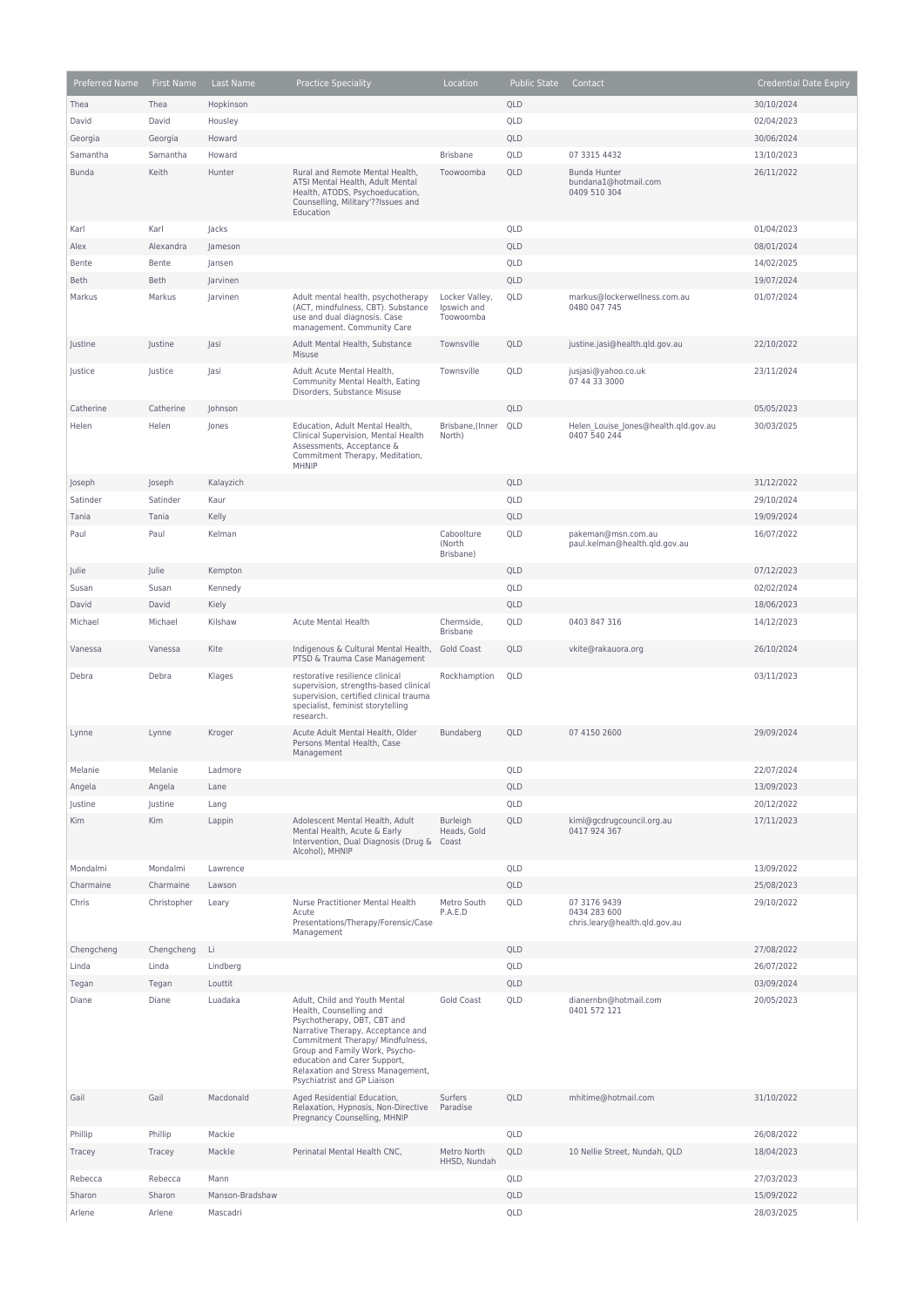| Preferred Name    | First Name           | Last Name              | <b>Practice Speciality</b>                                                                                                                                                                                                                                                                                                                                                                                                                                                                                                                                                                                                     | Location                                                      | <b>Public State</b> | Contact                                                                                                                    | <b>Credential Date Expiry</b> |
|-------------------|----------------------|------------------------|--------------------------------------------------------------------------------------------------------------------------------------------------------------------------------------------------------------------------------------------------------------------------------------------------------------------------------------------------------------------------------------------------------------------------------------------------------------------------------------------------------------------------------------------------------------------------------------------------------------------------------|---------------------------------------------------------------|---------------------|----------------------------------------------------------------------------------------------------------------------------|-------------------------------|
| Stuart            | Stuart               | Mason                  |                                                                                                                                                                                                                                                                                                                                                                                                                                                                                                                                                                                                                                |                                                               | QLD                 |                                                                                                                            | 30/06/2023                    |
| Nomtha            | Nomthandazo          | Masuku                 |                                                                                                                                                                                                                                                                                                                                                                                                                                                                                                                                                                                                                                |                                                               | QLD                 |                                                                                                                            | 31/12/2023                    |
| Jody              | Jody                 | Maunder                |                                                                                                                                                                                                                                                                                                                                                                                                                                                                                                                                                                                                                                |                                                               | QLD                 |                                                                                                                            | 19/08/2023                    |
| Margaret          | Margaret             | Mcallister             |                                                                                                                                                                                                                                                                                                                                                                                                                                                                                                                                                                                                                                |                                                               | QLD                 |                                                                                                                            | 05/05/2023                    |
| Bronwyn           | Bronwyn              | Mccullagh              |                                                                                                                                                                                                                                                                                                                                                                                                                                                                                                                                                                                                                                |                                                               | QLD                 |                                                                                                                            | 26/06/2023                    |
| Robyn             | Robyn                | McFeeters              |                                                                                                                                                                                                                                                                                                                                                                                                                                                                                                                                                                                                                                |                                                               | QLD                 |                                                                                                                            | 27/08/2024                    |
| Julie             | Julie-Anne           | Mckay                  |                                                                                                                                                                                                                                                                                                                                                                                                                                                                                                                                                                                                                                |                                                               | QLD                 |                                                                                                                            | 19/01/2023                    |
| Benjamin          | Benjamin             | Mckinnon               |                                                                                                                                                                                                                                                                                                                                                                                                                                                                                                                                                                                                                                |                                                               | QLD                 |                                                                                                                            | 15/07/2022                    |
| Neil              | Neil                 | Mcleod                 | Community Adult Adolescent<br>General Mental Health Psychiatric<br>Clinical Services including general<br>assessment counselling and clinical<br>therapy services in General Medical<br>Practice MHNIP Including<br>Depression, Anxiety, PTSD,<br>Personality Disorder, Male Sexual<br>Health & Disorder, CBT /Trained<br>practitioner Mindful Based Cognitive<br>Therapy & Focused Psychological<br>/Mental Health Strategies. Specific<br>counselling focuses: Veterans<br>Mental Health & Counselling, Critical<br>stress incident, & Post-trauma<br>counselling. Occupational Mental<br>Health Rehabilitation Counselling. | Townsville<br><b>District General</b><br>Medical<br>Practices | QLD                 | 0449 898 273                                                                                                               | 10/10/2023                    |
|                   |                      |                        | Trained Sexual Health Counsellor &<br>Educator focusing general men'???s<br>sexual health & function disorders.<br>Medicare provider: Non-Directive<br>Counsellor Pregnancy (including<br>perinatal depression). Mental Health<br>Worker per Chronic Physical Illness,<br>Pain with Depression /Anxiety.<br>Patient - Forensic Mental Health<br>Assessment & Brief Medico-legal<br>Reporting.                                                                                                                                                                                                                                  |                                                               |                     |                                                                                                                            |                               |
| Rachael           | Rachael              | Mclucas                |                                                                                                                                                                                                                                                                                                                                                                                                                                                                                                                                                                                                                                |                                                               | QLD                 |                                                                                                                            | 24/09/2022                    |
| Kim               | Kim                  | McManus                | Mental Health Nurse, Child and<br>Youth                                                                                                                                                                                                                                                                                                                                                                                                                                                                                                                                                                                        | <b>Brisbane</b>                                               | QLD                 | 0428 260 188<br>kimmcmanus51@yahoo.com                                                                                     | 30/09/2022                    |
| Mairi             | Mairi                | Mcmillan               |                                                                                                                                                                                                                                                                                                                                                                                                                                                                                                                                                                                                                                |                                                               | QLD                 |                                                                                                                            | 20/12/2024                    |
| Paul              | Paul                 | McNamara               | Consultation Liaison Psychiatry,<br>Nursing Education, Cognitive<br>Screening & Social Media.                                                                                                                                                                                                                                                                                                                                                                                                                                                                                                                                  | Cairns                                                        | QLD                 | https://linktr.ee/meta4RN                                                                                                  | 18/03/2025                    |
| Roz               | Roslyn               | McWilliam              | Mental State Examinations, Crisis<br>Intervention, Acute Grief, Debriefing                                                                                                                                                                                                                                                                                                                                                                                                                                                                                                                                                     | Ipswich                                                       | QLD                 | rozamcwilliam@yahoo.com.au;<br>Roslyn McWilliam@health.gld.gov.au, 07 3810<br>1111 pager 753<br>077 3184 5365 0434 145 630 | 09/04/2024                    |
| Paul              | Paul                 | Meehan                 | Co-Responder with QAS & QPS<br>Crisis intervention, MSE and risk<br>assessment, clinical supervisor,<br>authorised mental health<br>practitioner                                                                                                                                                                                                                                                                                                                                                                                                                                                                               | South Metro                                                   | QLD                 | paul.meehan@health.qld.gov.au<br>0410 905 224                                                                              | 28/08/2024                    |
| Maree             | Maree                | Mellish                |                                                                                                                                                                                                                                                                                                                                                                                                                                                                                                                                                                                                                                |                                                               | QLD                 |                                                                                                                            | 09/07/2024                    |
| Maame             | Maame Fosua Mensah   |                        |                                                                                                                                                                                                                                                                                                                                                                                                                                                                                                                                                                                                                                |                                                               | QLD                 | maame.fosua@hotmail.com<br>0411 520 770                                                                                    | 16/04/2024                    |
| Jos               | Jocelyn              | Middleton              |                                                                                                                                                                                                                                                                                                                                                                                                                                                                                                                                                                                                                                |                                                               | QLD                 |                                                                                                                            | 11/02/2023                    |
| Liz               | Elizabeth            | Miller                 | Psychotherapy, Mental Health, Non- Townsville<br>Directive Pregnancy Counselling,<br>MHNIP                                                                                                                                                                                                                                                                                                                                                                                                                                                                                                                                     |                                                               | QLD                 | 0409 899 238                                                                                                               | 20/09/2024                    |
| Jenny             | Jenny                | Minchell               |                                                                                                                                                                                                                                                                                                                                                                                                                                                                                                                                                                                                                                |                                                               | QLD                 |                                                                                                                            | 10/12/2022                    |
| Rebekah           | Rebekah              | Monk                   |                                                                                                                                                                                                                                                                                                                                                                                                                                                                                                                                                                                                                                |                                                               | QLD                 |                                                                                                                            | 02/02/2024                    |
| Darina            | Darina               | Monks                  |                                                                                                                                                                                                                                                                                                                                                                                                                                                                                                                                                                                                                                | <b>Brisbane</b>                                               | QLD                 | darina.monks@health.gld.gov.au                                                                                             | 20/09/2024                    |
| Debbie            | Debbie               | Moody                  |                                                                                                                                                                                                                                                                                                                                                                                                                                                                                                                                                                                                                                |                                                               | QLD                 |                                                                                                                            | 19/03/2025                    |
| Deborah           | Deborah              | Mooney                 | Loss, Grief, Bereavement and<br>Trauma therapy, Adolescent Mental<br>Health, Complicated Mourning,<br>Disenfranchised Grief, Depression<br>and Anxiety, Trauma and Crisis<br>Issues, Psychotherapy, Psychometric<br>Assessment, CBT                                                                                                                                                                                                                                                                                                                                                                                            | Elanora<br>Medical Centre,<br>Elanora Gold<br>Coast           | QLD                 | doctors@carlyle.net.au<br>07 5534 5133                                                                                     | 25/07/2023                    |
| Debby             | Debby                | Morris                 |                                                                                                                                                                                                                                                                                                                                                                                                                                                                                                                                                                                                                                |                                                               | QLD                 |                                                                                                                            | 22/11/2022                    |
| Jessica           | Jessica              | Moussa                 | Child & Youth Mental Health                                                                                                                                                                                                                                                                                                                                                                                                                                                                                                                                                                                                    | Woodridge                                                     | QLD                 | jessica.mccormack88@gmail.com<br>07 3053 9520                                                                              | 27/07/2024                    |
| Lazarus           | Lazarus              | Mpoyi                  | Case management- adult<br>community mental health Promotion<br>of recovery oriented mental health<br>practice forensic mental health<br>assessment and psycho-social<br>treatment for cultural minority<br>groups research in mental health                                                                                                                                                                                                                                                                                                                                                                                    | Ipswich IMHS                                                  | QLD                 | 402519532<br>mulumba.mpoyi@health,qld.gov.au                                                                               | 04/04/2025                    |
| Hilton            | Hilton               | Mtanda                 |                                                                                                                                                                                                                                                                                                                                                                                                                                                                                                                                                                                                                                |                                                               | QLD                 |                                                                                                                            | 18/06/2022                    |
| Preetty           | Preetty              | Mtengezanwa<br>Mulhall |                                                                                                                                                                                                                                                                                                                                                                                                                                                                                                                                                                                                                                | Toowoomba                                                     | QLD                 |                                                                                                                            | 26/07/2024                    |
| Josephine<br>Mike | Josephine<br>Michael | Munemo                 |                                                                                                                                                                                                                                                                                                                                                                                                                                                                                                                                                                                                                                |                                                               | QLD<br>QLD          | josephine.mulhall@health.qld.gov.au                                                                                        | 01/09/2023<br>09/10/2023      |
| Jane              | Penelope<br>Jane     | Munro                  | Alcohol & Drug Addiction,<br>Relationship Counselling,                                                                                                                                                                                                                                                                                                                                                                                                                                                                                                                                                                         | Townsville                                                    | QLD                 | janemnr@primusonline.com.au<br>0417 636 647 07 4725 6060                                                                   | 17/03/2023                    |
| Michelle          | Michelle             | Murphy                 | Anxiety/Depression<br><b>Adult Mental Health</b>                                                                                                                                                                                                                                                                                                                                                                                                                                                                                                                                                                               | Dalby                                                         | QLD                 | michelle.murphy@health.qld.gov.au                                                                                          | 16/11/2023                    |
|                   |                      |                        |                                                                                                                                                                                                                                                                                                                                                                                                                                                                                                                                                                                                                                |                                                               |                     | 07 4669 0501                                                                                                               |                               |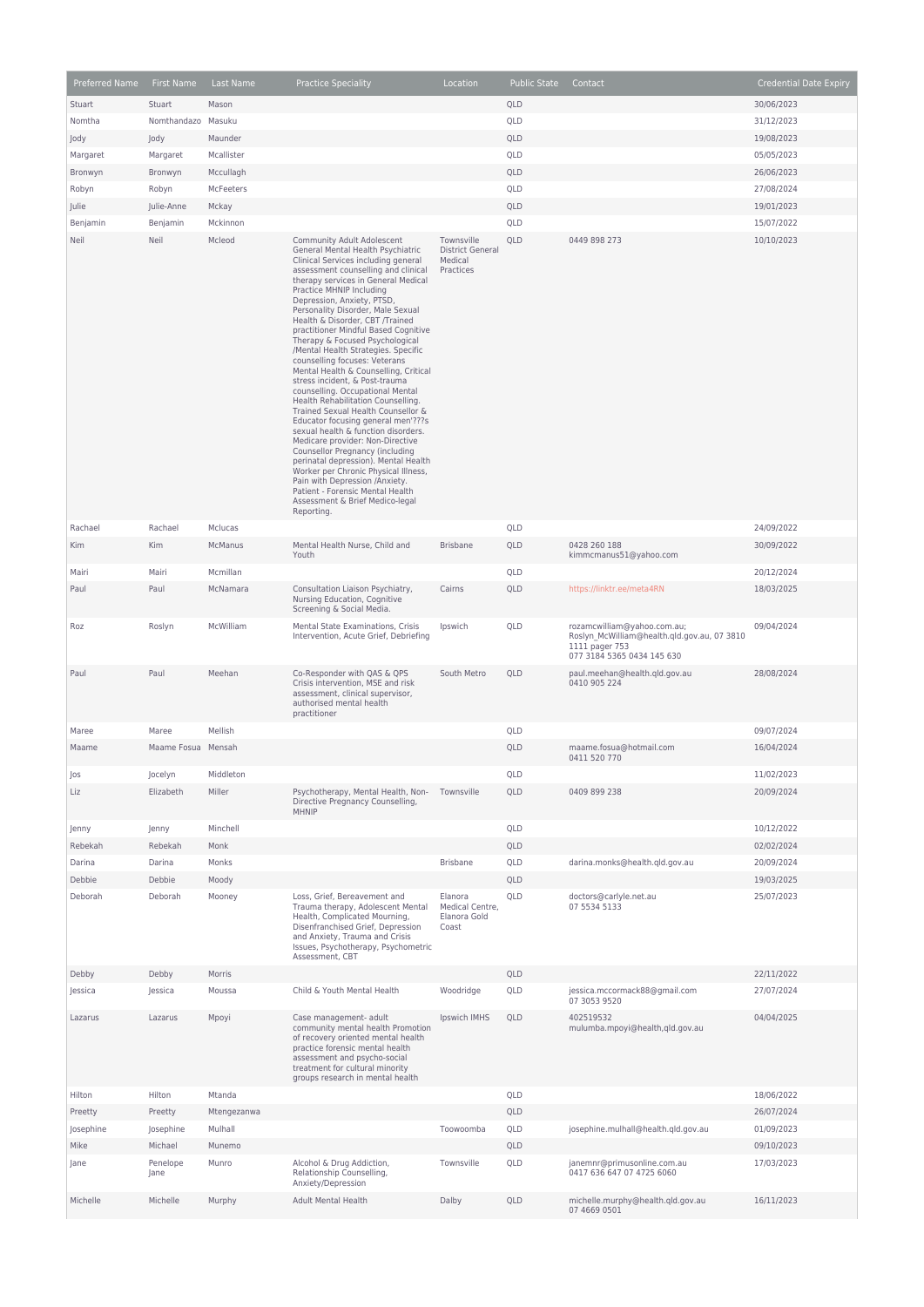| Preferred Name | First Name     | Last Name         | <b>Practice Speciality</b>                                                                                                                                                                                                           | Location                                          | <b>Public State</b> | Contact                                            | <b>Credential Date Expiry</b> |
|----------------|----------------|-------------------|--------------------------------------------------------------------------------------------------------------------------------------------------------------------------------------------------------------------------------------|---------------------------------------------------|---------------------|----------------------------------------------------|-------------------------------|
| Eddimore       | Eddimore       | Muteve            | Mental Health NP - Counselling and                                                                                                                                                                                                   | Logan                                             | QLD                 | info@afnc.com.au                                   | 28/07/2024                    |
| Vive           | Vive           | Naisarani         | Treatment                                                                                                                                                                                                                            |                                                   | QLD                 | 0401 955 406                                       | 23/07/2023                    |
| Ritu           | Ritu           | Naithani          | crisis assessments and                                                                                                                                                                                                               | Gold Coast                                        | QLD                 | 0435 776 789                                       | 08/10/2023                    |
|                |                |                   | interventions; eating disorders; child<br>and youth; community; recovery<br>group facilitator.                                                                                                                                       |                                                   |                     | ritunaithani@yahoo.co.uk                           |                               |
| Leanne         | Leanne         | Nathan            |                                                                                                                                                                                                                                      | <b>Gold Coast</b>                                 | QLD                 | leanne nathan@health.qld.gov.au                    | 22/10/2023                    |
| Artwell Ezra   | Artwell Ezra   | Ndlovu            |                                                                                                                                                                                                                                      |                                                   | QLD                 |                                                    | 27/08/2022                    |
| Jayne          | Jayne          | Nearhos           |                                                                                                                                                                                                                                      |                                                   | QLD                 |                                                    | 30/04/2025                    |
| Kerry          | Kerry          | Neish             |                                                                                                                                                                                                                                      |                                                   | QLD                 |                                                    | 12/02/2024                    |
| Jannette       | Jannette       | Newell            |                                                                                                                                                                                                                                      | Herston                                           | QLD                 | Jannette.newell@health.qld.gov.au                  | 02/08/2024                    |
| Rea            | Rea            | Nolan             |                                                                                                                                                                                                                                      |                                                   | QLD                 |                                                    | 15/03/2025                    |
| Sharon         | Sharon         | North             | Adult and Community Mental Health                                                                                                                                                                                                    | Townsville                                        | QLD                 | Sharon North@health.qld.gov.au<br>07 4799 9480     | 27/08/2024                    |
| Anne           | Anne           | O'Connor<br>O'Dea |                                                                                                                                                                                                                                      |                                                   | QLD<br>QLD          |                                                    | 31/07/2022                    |
| Julie<br>Helen | Julie<br>Helen | O'Sullivan        |                                                                                                                                                                                                                                      | Townsville                                        | QLD                 | Helen.O'sullivan@health.qld.gov.au                 | 16/07/2022<br>31/08/2023      |
| Julie          | Julie          | Ogier             |                                                                                                                                                                                                                                      |                                                   | QLD                 |                                                    | 09/12/2022                    |
| Theresa        | Theresa        | Oke               | Adult Psychiatry Mental Health,                                                                                                                                                                                                      | Townsville                                        | QLD                 | safetessy@gmail.com                                | 26/09/2023                    |
|                |                |                   | Addiction, Eating Disorder, Older<br>Persons Mental Health . Defence &<br>Emergency Services, Intellectual<br>Disabilities and Perinatal Psychiatry.                                                                                 |                                                   |                     | 0497 875 957                                       |                               |
| Dayle          | Dayle          | Osborn            | Mental Health Education                                                                                                                                                                                                              | Southern<br>Downs                                 | QLD                 | dayosborn@gmail.com                                | 03/12/2023                    |
| Christine      | Christine      | Oyella            | Addiction & Mental Health                                                                                                                                                                                                            | Logan Hospital                                    | QLD                 | christine.oyella@health.qld.gov.au                 | 28/05/2023                    |
| Jun            | Jun            | Ozawa             |                                                                                                                                                                                                                                      | <b>Gold Coast</b>                                 | QLD                 | jun.ozawa@health.gld.gov.au                        | 24/06/2023                    |
| Kay            | Kay            | Packer            |                                                                                                                                                                                                                                      |                                                   | QLD                 |                                                    | 04/09/2023                    |
| Maria          | Maria          | Padilla           |                                                                                                                                                                                                                                      |                                                   | QLD                 |                                                    | 31/07/2024                    |
| Jacqui         | Jacqui         | Palfrey           |                                                                                                                                                                                                                                      |                                                   | QLD                 |                                                    | 05/01/2024                    |
| Fiona          | Fiona          | Pankhurst         | Mental Health Emergency and<br>Crises, PresentationsSuicidality,<br>Depression/Anxiety, Personality<br>disorders, Psychoses,<br>Psychotherapy, Non-Directive<br><b>Pregnancy Counselling</b>                                         | Townsville,                                       | QLD                 |                                                    | 29/08/2022                    |
| Andrew         | Andrew         | Patrick           | Adult Mental Health, Early Psychosis,<br>Community and Inpatient                                                                                                                                                                     | Herston<br>(RBWH)                                 | QLD                 | andrew.patrick@health.qld.gov.au                   | 25/01/2023                    |
| Kathrin        | Kathrin        | Peisker           |                                                                                                                                                                                                                                      |                                                   | QLD                 |                                                    | 23/07/2024                    |
| Melvina        | Melvina        | Peka              |                                                                                                                                                                                                                                      |                                                   | QLD                 |                                                    | 17/05/2023                    |
| Joe            | Giuseppe       | Petrucci          |                                                                                                                                                                                                                                      |                                                   | QLD                 |                                                    | 03/07/2023                    |
| Emma           | Emma           | Phelan            |                                                                                                                                                                                                                                      |                                                   | QLD                 |                                                    | 20/07/2023                    |
| Stephanie      | Stephanie      | Picanso           |                                                                                                                                                                                                                                      |                                                   | QLD                 |                                                    | 09/09/2023                    |
| Jessica        | Jessica        | Pike              | Child and Youth Mental Health                                                                                                                                                                                                        | Gold Coast                                        | QLD                 | 410585511                                          | 02/11/2023                    |
| David          | David          | Pinchin           |                                                                                                                                                                                                                                      |                                                   | QLD                 |                                                    | 17/10/2022                    |
| Sarah          | Sarah          | Pinter            |                                                                                                                                                                                                                                      | <b>Gold Coast</b>                                 | QLD                 |                                                    | 17/02/2024                    |
| Evan           | Evan           | Player            |                                                                                                                                                                                                                                      |                                                   | QLD                 |                                                    | 22/08/2023                    |
| Stuart         | Stuart         | Pledger           |                                                                                                                                                                                                                                      |                                                   | QLD                 |                                                    | 12/05/2023                    |
| Skye           | Skye           | Preston<br>Price  |                                                                                                                                                                                                                                      |                                                   | QLD<br>QLD          |                                                    | 08/10/2022<br>15/10/2023      |
| Toby<br>Sally  | Toby<br>Sally  | Raithby           |                                                                                                                                                                                                                                      |                                                   | QLD                 |                                                    | 10/05/2024                    |
| Richelle       | Richelle       | Reid              |                                                                                                                                                                                                                                      |                                                   | QLD                 |                                                    | 26/10/2023                    |
| Su             | Susan          | Reith             |                                                                                                                                                                                                                                      |                                                   | QLD                 |                                                    | 25/02/2024                    |
| Simon          | Simon          | Richards          | Adult Mental Health, Family CBT,<br>CBT, DBT, Aggression Minimisation<br>Training, GP Liaison, Mental Health<br>Education and Promotion, Narrative<br>Therapy, Psychoeducation and Carer<br>SupportGroup WorkClinical<br>Supervision | St<br>Leonards, Lower<br>North Shore,<br>Maroubra | QLD                 | srichard@nsccahs.health.nsw.gov.au<br>0417 415 667 | 15/11/2023                    |
| Jo-Anne        | Jo-Anne        | Richards          | Credentialled Mental Health Nurse                                                                                                                                                                                                    | Toowoomba                                         | QLD                 | jorich110@gmail.com<br>438902571                   | 28/01/2023                    |
| Ayden          | Ayden          | Riethmuller       |                                                                                                                                                                                                                                      |                                                   | QLD                 |                                                    | 15/05/2023                    |
| Kasia          | Kasia          | Riviere           |                                                                                                                                                                                                                                      | Logan                                             | QLD                 | kasia.lisowicz@msn.com<br>0413 845 970             | 27/11/2024                    |
| Rhonda         | Rhonda         | Robinson          |                                                                                                                                                                                                                                      |                                                   | QLD                 |                                                    | 02/04/2023                    |
| John           | John           | Robinson          | Adult Acute Mental Health and Adult Townsville<br>Community Mental Health                                                                                                                                                            |                                                   | QLD                 | roborobinson@bigpond.com<br>0413 568 528           | 02/09/2024                    |
| Idalia         | Idalia         | Rodriguez-Manski  |                                                                                                                                                                                                                                      |                                                   | QLD                 |                                                    | 08/02/2023                    |
| Maria          | Maria          | Ronan             | Complex neuro developmental<br>conditions, RETTs syndrome and                                                                                                                                                                        | <b>Brisbane</b>                                   | QLD                 | maria.ronan@health.qld.gov.au                      | 29/11/2023                    |
| Sarah          | Sarah          | Ross              | Autism<br>Drug and Alcohol, MHNIP, Gestalt                                                                                                                                                                                           | Moreton Bay,                                      | QLD                 | 0447 054 722                                       | 12/04/2024                    |
| Skye Ruka      | Skye           | Ruka              | Therapist                                                                                                                                                                                                                            | Sunshine Coast<br>Toowoomba                       | QLD                 | skye m84@hotmail.com                               | 11/06/2024                    |
| Damien         | Damien         | Russell           |                                                                                                                                                                                                                                      |                                                   | QLD                 | 0400 114 368                                       | 12/07/2023                    |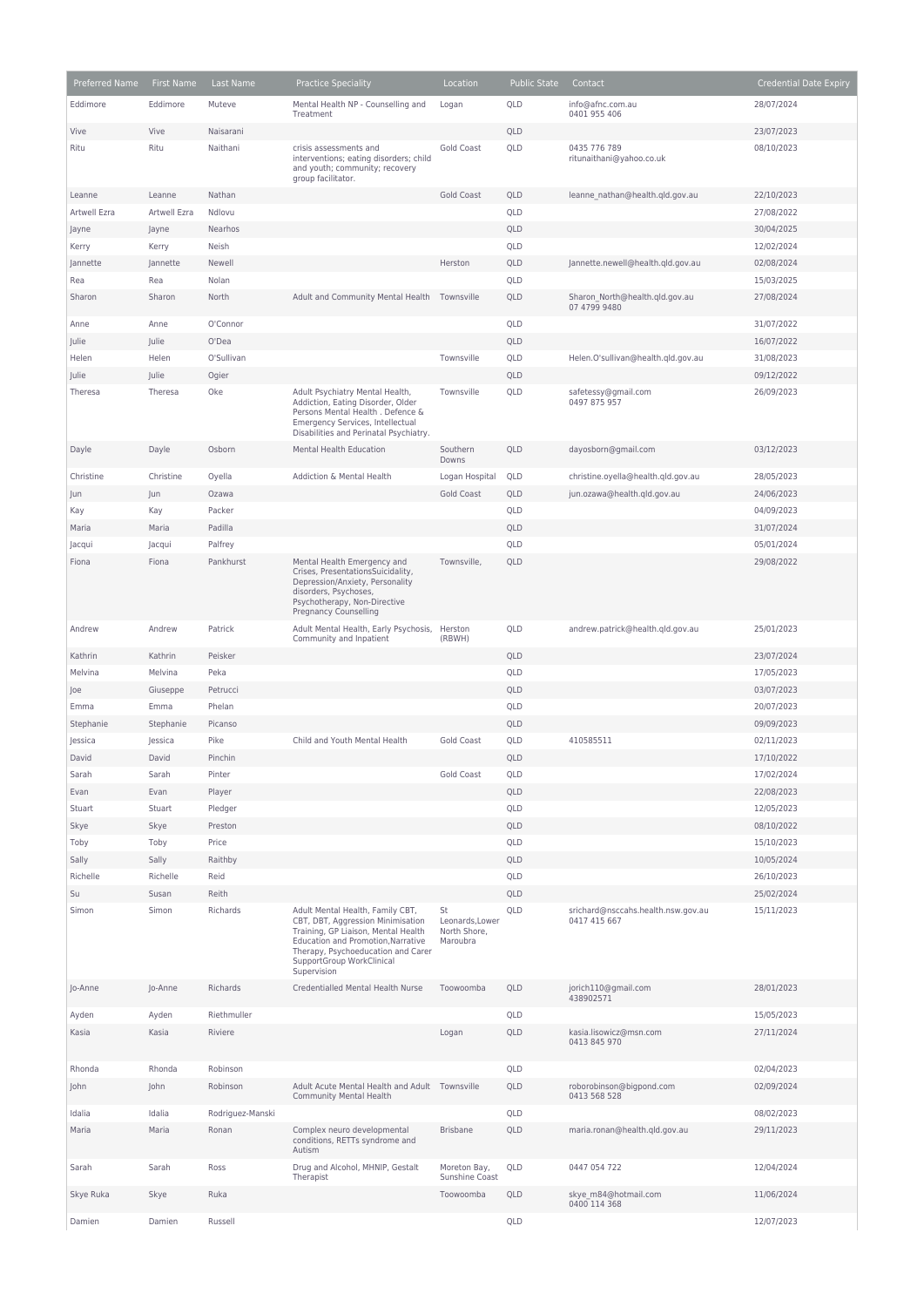| Preferred Name | First Name           | Last Name         | <b>Practice Speciality</b>                                                                                                                                                                                                                                                                                                                                                                                     | Location                                                | <b>Public State</b> | Contact                                                                                                        | <b>Credential Date Expiry</b> |
|----------------|----------------------|-------------------|----------------------------------------------------------------------------------------------------------------------------------------------------------------------------------------------------------------------------------------------------------------------------------------------------------------------------------------------------------------------------------------------------------------|---------------------------------------------------------|---------------------|----------------------------------------------------------------------------------------------------------------|-------------------------------|
| Catherine      | Catherine            | Scott-Richardson  |                                                                                                                                                                                                                                                                                                                                                                                                                |                                                         | QLD                 |                                                                                                                | 10/08/2024                    |
| Clamant        | Clamant              | Sebastian         |                                                                                                                                                                                                                                                                                                                                                                                                                |                                                         | QLD                 |                                                                                                                | 08/08/2023                    |
| Debra          | Debra                | Shaw              |                                                                                                                                                                                                                                                                                                                                                                                                                |                                                         | QLD                 |                                                                                                                | 16/03/2023                    |
| Maureen        | Maureen              | Sheehan           |                                                                                                                                                                                                                                                                                                                                                                                                                |                                                         | QLD                 |                                                                                                                | 04/12/2022                    |
| Cathy          | Catherine            | Sinnott           |                                                                                                                                                                                                                                                                                                                                                                                                                |                                                         | QLD                 |                                                                                                                | 11/06/2023                    |
| Becky          | Rebecca              | Smallcombe        |                                                                                                                                                                                                                                                                                                                                                                                                                | Gatton, QLD                                             | QLD                 | 54621855<br>beckyvoight@gmx.com                                                                                | 23/06/2022                    |
| Liz            | Elizabeth            | Spann             |                                                                                                                                                                                                                                                                                                                                                                                                                |                                                         | QLD                 |                                                                                                                | 06/03/2023                    |
| Amanda         | Amanda               | Squires           |                                                                                                                                                                                                                                                                                                                                                                                                                |                                                         | QLD                 |                                                                                                                | 03/03/2024                    |
| Louise         | Louise               | Staff             | Adult Mental Health, Psychosis                                                                                                                                                                                                                                                                                                                                                                                 | <b>Brisbane Metro</b><br>South                          | QLD                 | louise.staff@health.qld.gov.au                                                                                 | 22/08/2023                    |
| Shaynee        | Elizabeth<br>Shaynee | Stanyon           | Mental Health Nurse                                                                                                                                                                                                                                                                                                                                                                                            | <b>Brisbane North</b>                                   | QLD                 | shaynee.stanyon@health.qld.gov.au<br>0403 577 266                                                              | 04/03/2024                    |
| Paul           | Paul                 | Starr             |                                                                                                                                                                                                                                                                                                                                                                                                                |                                                         | QLD                 |                                                                                                                | 13/03/2023                    |
| Elly           | Ellenora             | Staunton-Mckenzie | Alcohol and Drugs                                                                                                                                                                                                                                                                                                                                                                                              | Metro South<br>Addiction &<br>Mental Health<br>Services | QLD                 | ellenora.staunton-mckenzie@health.qld.gov.au 25/07/2023                                                        |                               |
| Edwin          | Edwin                | Stewart           |                                                                                                                                                                                                                                                                                                                                                                                                                |                                                         | QLD                 |                                                                                                                | 08/10/2022                    |
| Lisa           | Lisa                 | Street            |                                                                                                                                                                                                                                                                                                                                                                                                                |                                                         | QLD                 |                                                                                                                | 06/10/2024                    |
| Steven         | Steven               | Sullivan          |                                                                                                                                                                                                                                                                                                                                                                                                                | Cairns                                                  | QLD                 | mhnp.cairns@gmail.com<br>07 4041 3780                                                                          | 07/05/2025                    |
| Tony           | Anthony              | Swain             |                                                                                                                                                                                                                                                                                                                                                                                                                | <b>Gold Coast</b>                                       | QLD                 | tony.swain@health.qld.gov.au                                                                                   | 02/07/2024                    |
| Tracy          | Tracy                | Sweeny-Ward       | Child and youth mental health                                                                                                                                                                                                                                                                                                                                                                                  | <b>Brisbane</b>                                         | QLD                 |                                                                                                                | 13/03/2024                    |
| Carolyn        | Carolyn              | Tappenden         |                                                                                                                                                                                                                                                                                                                                                                                                                |                                                         | QLD                 |                                                                                                                | 11/06/2025                    |
| Di             | Dianne               | Tarrant           |                                                                                                                                                                                                                                                                                                                                                                                                                |                                                         | QLD                 |                                                                                                                | 02/10/2024                    |
| Lynne          | Lynne                | Taylor            |                                                                                                                                                                                                                                                                                                                                                                                                                |                                                         | QLD                 |                                                                                                                | 05/02/2024                    |
| Lori-Beth      | Lori-Beth            | Thom              | Fictional Therapy Practitioner<br>Bibliotherapy, Poetry Therapy                                                                                                                                                                                                                                                                                                                                                | North Lakes,<br><b>Brisbane</b>                         | QLD                 | lori-beth@aliceandthealchemist.com                                                                             | 28/04/2023                    |
| Tracy          | Tracy                | Thompson          |                                                                                                                                                                                                                                                                                                                                                                                                                |                                                         | QLD                 |                                                                                                                | 20/10/2022                    |
| Cheryl         | Cheryl               | Thorogood         | Consultation Liaison Psychiatry,<br>Older Persons Mental Health                                                                                                                                                                                                                                                                                                                                                | Gold Coast                                              | QLD                 | 07 5687 7061<br>cheryl thorogood@health.qld.gov.au                                                             | 23/06/2023                    |
| Karen          | Karen                | Townshend         |                                                                                                                                                                                                                                                                                                                                                                                                                |                                                         | QLD                 |                                                                                                                | 03/02/2023                    |
| Elizabeth      | Elizabeth            | Troman            | Acute Care Team                                                                                                                                                                                                                                                                                                                                                                                                | <b>Brisbane</b>                                         | QLD                 | Elizabeth_Troman@health.qld.gov.au                                                                             | 07/09/2022                    |
| Shame          | Shame                | Tsindi            | Acute Mental Health (Adult)<br>Low-medium Forensic services<br><b>Prison Services</b>                                                                                                                                                                                                                                                                                                                          | Toowoomba                                               | QLD                 | shamegtsindi@hotmail.com<br>0416 028 715                                                                       | 07/12/2024                    |
| Melissa        | Melissa              | Uptin             |                                                                                                                                                                                                                                                                                                                                                                                                                | Wacol                                                   | QLD                 | melissa_uptin@health.qld.gov.au                                                                                | 21/07/2023                    |
| Wendy          | Wendy                | Valentine         | Mental Health                                                                                                                                                                                                                                                                                                                                                                                                  | <b>Gold Coast</b>                                       | QLD                 | wendy_saudi@hotmail.com<br>0428 904 677                                                                        | 22/03/2023                    |
| Helen          | Helen                | Van Es            | Mental Health, MHNIP, Non-Directive<br>Pregnancy Counselling                                                                                                                                                                                                                                                                                                                                                   | Smithfield,<br>Cairns                                   | QLD                 | 07 4057 7300 0409 474 313                                                                                      | 20/07/2024                    |
| Eric           | Henricus             | Van Hooijdonk     |                                                                                                                                                                                                                                                                                                                                                                                                                |                                                         | QLD                 | Eric Van Hooijdonk                                                                                             | 30/08/2022                    |
| Paul           | Paul                 | Van Houts         | Mental Health Management, Mental<br>health coach, Choice Theory -<br>Reality Therapy Practitioner<br>(Glasser), Blended ACT/mindfulness<br>with other modalities, Dual diagnosis<br>support, Motivational Interviewing,<br>Anxiety Management: Grounding,<br>breathing, relaxation &ACT,<br>meditational practice, mental health<br>education resource, Clinical<br>supervisor for mental health<br>clinicians | Townsville                                              | QLD                 | Mindful Choice: Choice Centred Action, ABN<br>94842074163.<br>paul.vanhouts@internode.on.net., 0400 046<br>681 | 11/04/2024                    |
| Hani           | Hani                 | Vargeese          |                                                                                                                                                                                                                                                                                                                                                                                                                |                                                         | QLD                 |                                                                                                                | 02/02/2025                    |
| Amy            | Amy                  | Vautin            |                                                                                                                                                                                                                                                                                                                                                                                                                |                                                         | QLD                 |                                                                                                                | 22/10/2024                    |
| Cathy          | Catherine            | Vellacott         | <b>Eating Disorders</b>                                                                                                                                                                                                                                                                                                                                                                                        | Herston                                                 | QLD                 | edos@health.qld.gov.au<br>07 3114 0809                                                                         | 23/04/2023                    |
| Eva            | Eva                  | Walker            | Mental Health Nurse                                                                                                                                                                                                                                                                                                                                                                                            | Gladstone,<br>Central<br>Oueensland                     | QLD                 | 0409 764 031<br>EvaLwr@aol.com                                                                                 | 01/04/2024                    |
| Ann            | Ann                  | Walker            |                                                                                                                                                                                                                                                                                                                                                                                                                |                                                         | QLD                 |                                                                                                                | 01/11/2024                    |
| Kim            | Kim                  | Ward              | Adults, midwifery and interest and<br>understanding of perinatal mental<br>health. Qualified learn to swim<br>teacher (I like to teach consumers<br>how to swim).                                                                                                                                                                                                                                              | Townsville                                              | QLD                 | kimw92486@gmail.com                                                                                            | 27/09/2023                    |
| Rebecca        | Rebecca              | Watson            | Alcohol and Other Drugs                                                                                                                                                                                                                                                                                                                                                                                        | Gold Coast<br>University<br>Hospital, Gold<br>Coast     | QLD                 | rebecca.brown2@health.qld.gov.au                                                                               | 06/12/2023                    |
| Helen          | Helen                | Webster           | MHNIP                                                                                                                                                                                                                                                                                                                                                                                                          |                                                         | QLD                 |                                                                                                                | 26/06/2024                    |
| Margaret       | Margaret             | Wells             | Perinatal Mental Health, Adult<br>Mental Health, Family Therapy, Non-<br>Directive Pregnancy Counselling,<br>MHNIP                                                                                                                                                                                                                                                                                             | Sunshine Coast QLD                                      |                     | Mwellsmindsmatter@gmail.com                                                                                    | 03/06/2023                    |
| Morag          | Morag                | Wheeler           | Complex Trauma & Perinatal                                                                                                                                                                                                                                                                                                                                                                                     | Townsville                                              | QLD                 | Soul Direct Counselling                                                                                        | 25/03/2024                    |
| Jo             | Joanne               | Wild              |                                                                                                                                                                                                                                                                                                                                                                                                                |                                                         | QLD                 |                                                                                                                | 18/06/2022                    |
| Phil           | Phillip              | Williams          | MHNIP, Psycho-Education,<br>Strengths'??? Based Practice,<br>Narrative Therapy                                                                                                                                                                                                                                                                                                                                 | Mackay                                                  | QLD                 | phil.williams7@bigpond.com                                                                                     | 31/03/2024                    |